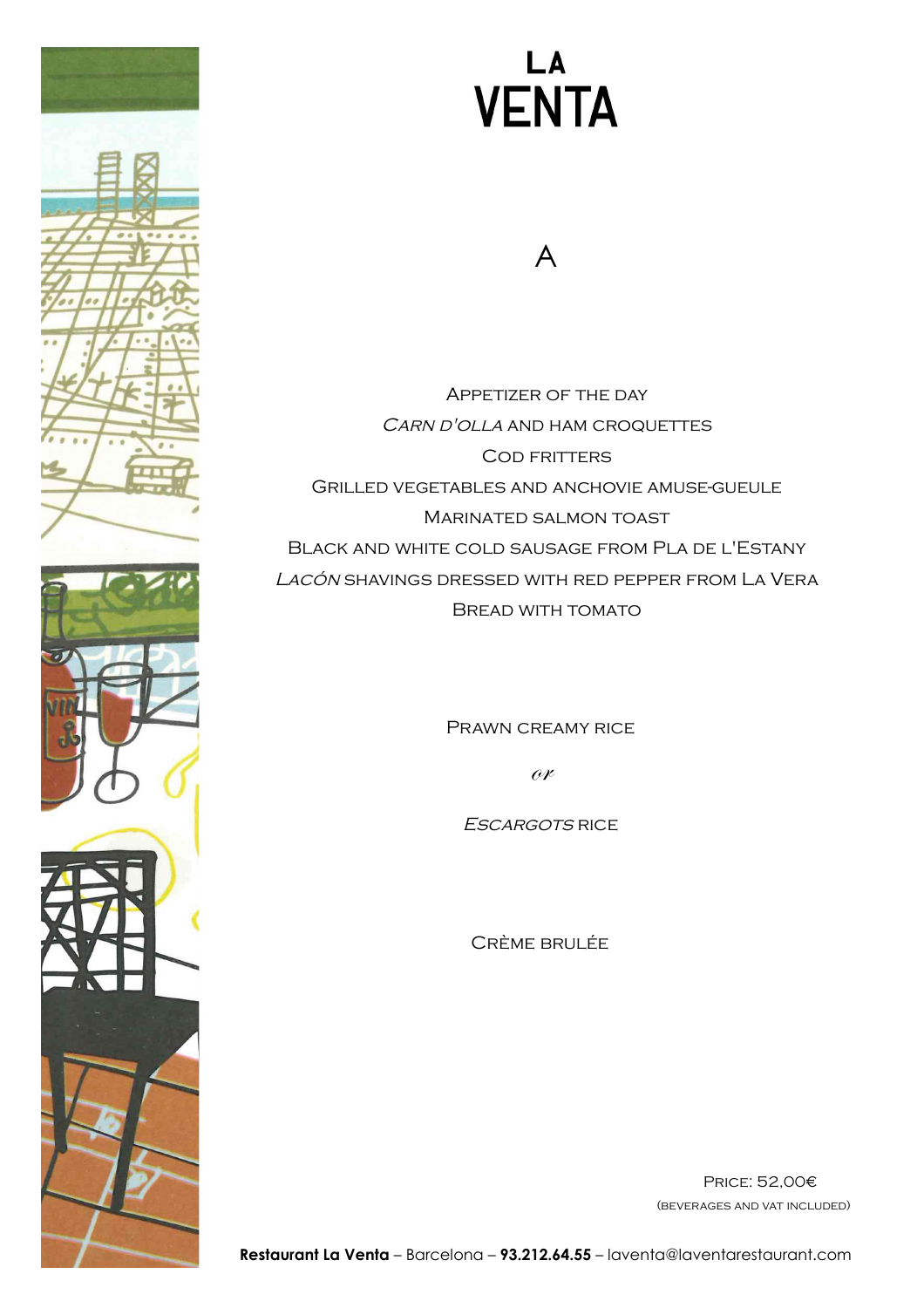

B

Appetizer of the day CARN D'OLLA AND HAM CROQUETTES Cod fritters Grilled vegetables and anchovie amuse-gueule Marinated salmon toast Black and white cold sausage from Pla de l'Estany Lacón shavings dressed with red pepper from La Vera Bread with tomato

Battered hake with mayonnaise sauce

Oxtail boned with mashed potatoes

Milk curd pudding with honey ice cream

Price: 58,00€ (beverages and vat included)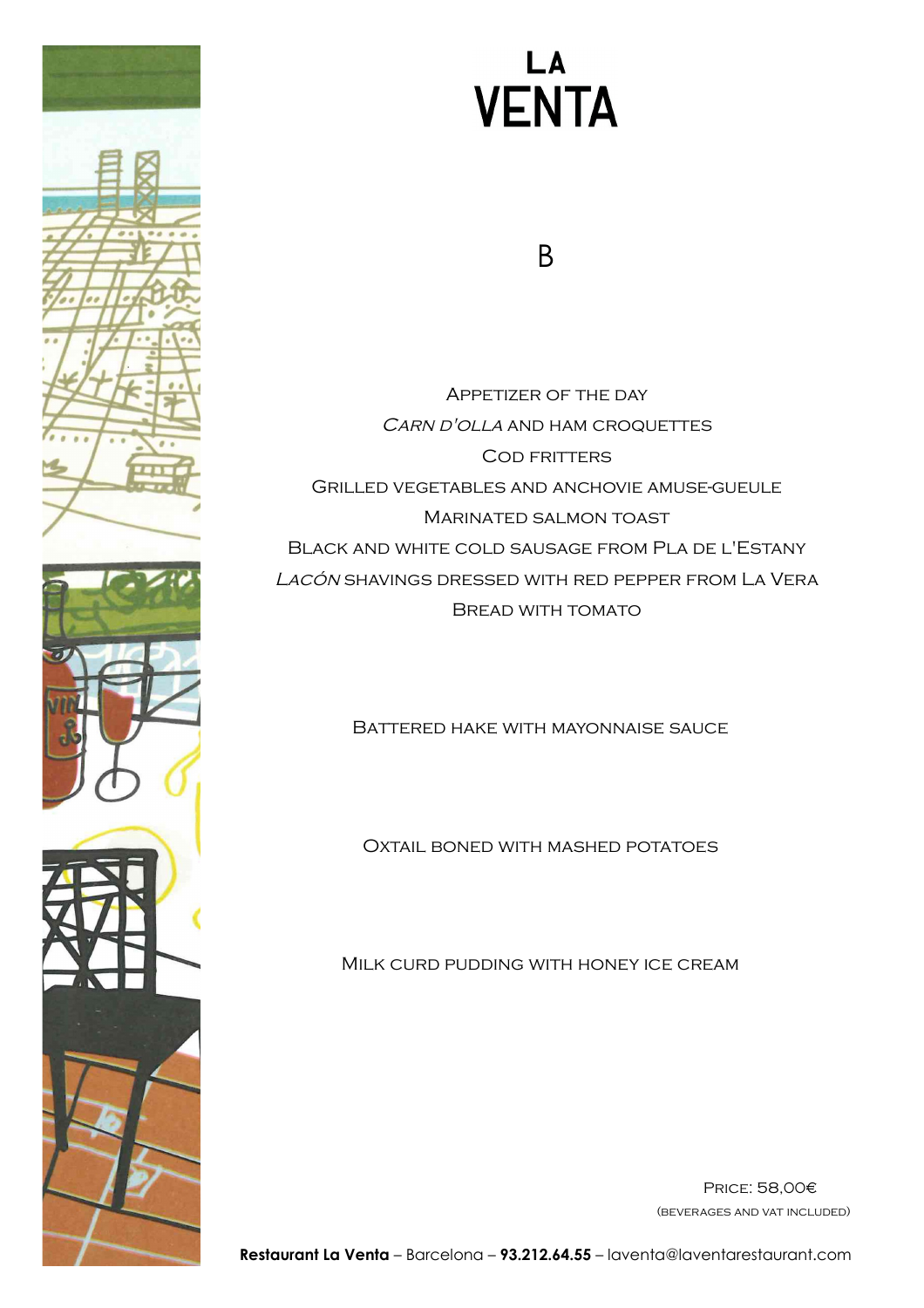

 $\bigcap$ 

Sea urchins au gratin Roman style squid CARN D'OLLA AND HAM CROQUETTES COD FRITTERS Grilled vegetables and anchovie amuse-gueule Foie with pears and nuts jam toast Black and white cold sausage from Pla de l'Estany Acorn fed iberian ham DO Guijuelo Bread with tomato

Grilled cuttlefish with green asparagus

Veal sirloin with french fries

Chocolate soufflé

Price: 64,00€ (beverages and vat included)